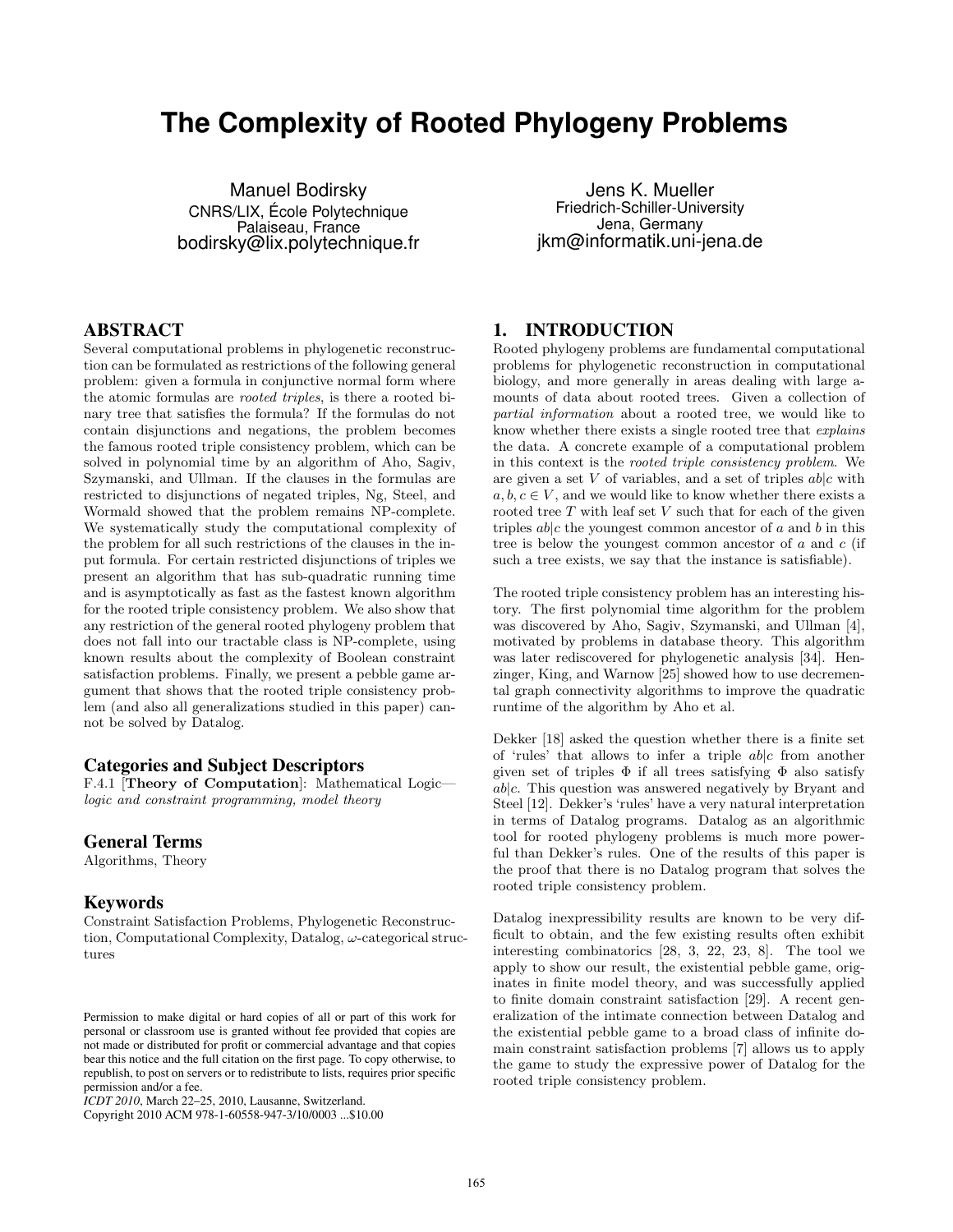There are several important phylogeny problems that are related to the rooted triple consistency problem. One is the subtree avoidance problem, introduced by [32], or the forbidden triple problem [11]; both are NP-hard. It turns out that all of the problems and many other rooted phylogeny problems can be conveniently put into a common framework, which we introduce in this paper.

A *triple formula* is a formula  $\Phi$  in conjunctive normal form where all literals are of the form  $ab|c$  or  $ab \nmid c$ . It turns out that the problems mentioned above and many other rooted phylogeny problems (we provide more examples in Section 2) can be formalized as the satisfiability problem for a given triple formula Φ where the set of clauses that might be used in  $\Phi$  is (syntactically) restricted. If C is a class of clauses, and the input is confined to triple formulas with clauses from  $C$ , we call the corresponding computational problem the rooted phylogeny problem for clauses from C.

In this paper, we determine for all classes of clauses  $\mathcal C$  the computational complexity of the rooted phylogeny problem for clauses from  $C$ . In all cases, the corresponding computational problem is either in P or NP-complete. In our proof of the complexity classification we apply known results from Boolean constraint satisfaction. The rooted phylogeny problem is closely related to a corresponding split problem (defined in Section 4), which is a Boolean constraint satisfaction problem where we are looking for a non-trivial solution, i.e., a solution where at least one variable is set to true and at least one variable is set to false. The complexity of Boolean split problems has been classified in [16]. If  $\mathcal C$  is such that the corresponding split problem can be solved efficiently, our algorithmic results in Section 4 show that the rooted phylogeny problem for  $\mathcal C$  can be solved in polynomial time. Conversely, we present a general reduction that shows that if the split problem is NP-hard, then the rooted phylogeny problem for  $C$  is NP-hard as well.

## 2. PHYLOGENY PROBLEMS

We fix some standard terminology concerning rooted trees. Let  $T$  be a tree (i.e., an undirected, acyclic, and connected graph) with a distinguished vertex  $r$ , the root of  $T$ . The vertices with exactly one neighbor in  $T$  are called *leaves*. The vertices of  $T$  are denoted by  $V(T)$ , and the leaves of T by  $L(T) \subseteq V(T)$ . For  $u, v \in V(T)$ , we say that u lies below v if the path from  $u$  to  $r$  passes through  $v$ . We say that u lies strictly below v if u lies below v and  $u \neq v$ . The youngest common ancestor (yca) of two vertices  $u, v \in V(T)$ is the node  $w$  such that both  $u$  and  $v$  lie below  $w$  and  $w$ has maximal distance from r. Note that the yca, viewed as a binary operation, is commutative and associative, and hence there is a canonical definition of the yca of a set of elements  $u_1, \ldots, u_k$ . The tree T is called *binary* if the root has two neighbors, and every other vertex has either three neighbors or one neighbor. We write  $uv|w$  (or say that  $uv|w$ holds in T) if  $u, v, w$  are distinct leaves of T and  $yca(u, v)$ lies strictly below  $yca(u, w)$  in T. We write  $uv \nmid w$  if  $u, v, w$ are distinct leaves of T and  $yca(u, v)$  does not lie strictly below  $yca(u, w)$  in T.

DEFINITION 1. A triple formula is a (quantifier-free) formula  $\Phi$  in conjunctive normal form with atomic formulas of the form  $xy|z$ . In other words,  $\Phi$  is a conjunction of clauses (also called triple clauses) where each clause is a disjunction of positive literals of the form  $xy|z$  and negative literals of the form  $xy \nmid z$ .

EXAMPLE 1. An example of a triple formula is  $(x_1y_1|y_2 \vee$  $x_2x_1 \nmid y_1 \rangle \wedge (x_2y_1|y_2 \vee x_2x_1|y_2),$  with the clauses  $(x_1y_1|y_2 \vee y_1)$  $x_2x_1 \nmid y_1$  and  $(x_2y_1|y_2 \vee x_2x_1|y_2)$ .

The following notion will be used frequently in later sections. If  $\Phi$  is a triple formula, and S is a subset of the variables of  $\Phi$ . then  $\Phi[S]$  denotes the triple formula that is the conjunction of all triple clauses that only contain variables from S.

DEFINITION 2. A triple formula  $\Phi$  is satisfiable if there exists a rooted binary tree  $T$  and a mapping  $\alpha$  from the variables of  $\Phi$  to the leaves of T such that in every clause at least one literal is satisfied. A literal  $xy|z(y|\gamma z)$  is satisfied by  $(T, \alpha)$  if  $\alpha(x), \alpha(y), \alpha(z)$  are distinct and if  $yca(\alpha(x), \alpha(y))$ lies (does not lie) strictly below  $yca(\alpha(x), \alpha(z))$  in T.

A pair  $(T, \alpha)$  with the properties in Definition 2 is also called a solution to Φ.

We would like to remark that a triple formula  $\Phi$  is satisfiable if and only if there exists a rooted binary tree T and an *injective* mapping  $\alpha$  from the variables of  $\Phi$  to the leaves of T such that the formula evaluates under  $\alpha$  to true (in the usual sense), i.e., a literal  $xy|z(xy \nmid z)$  is satisfied by  $(T, \alpha)$  if  $\alpha(x)\alpha(y)|\alpha(z)$  is (is not) true in T. This is straightforward to verify. The definition of rooted phylogeny problems chosen in this paper will be more convenient when we use results from constraint satisfaction.

A fundamental problem in phylogenetic reconstruction is the rooted triple consistency problem [25, 12, 34, 4]. This problem can be stated conveniently in terms of triple formulas.

#### Rooted-Triple-Consistency

INSTANCE: A triple formula Φ without disjunction and negation.

QUESTION: Is  $\Phi$  satisfiable?

The following NP-complete problem was introduced and studied in an equivalent formulation by Ng, Steel, and Wormald [32].

#### Subtree-Avoidance

INSTANCE: A triple formula  $\Phi$  where each clause is a disjunction of negative literals. QUESTION: Is  $\Phi$  satisfiable?

More generally, if  $\mathcal C$  is a class of triple clauses, the rooted phylogeny problem for  $\mathcal C$  is the following computational problem.

## Rooted-Phylogeny for clauses from C

INSTANCE: A triple formula Φ where each clause can be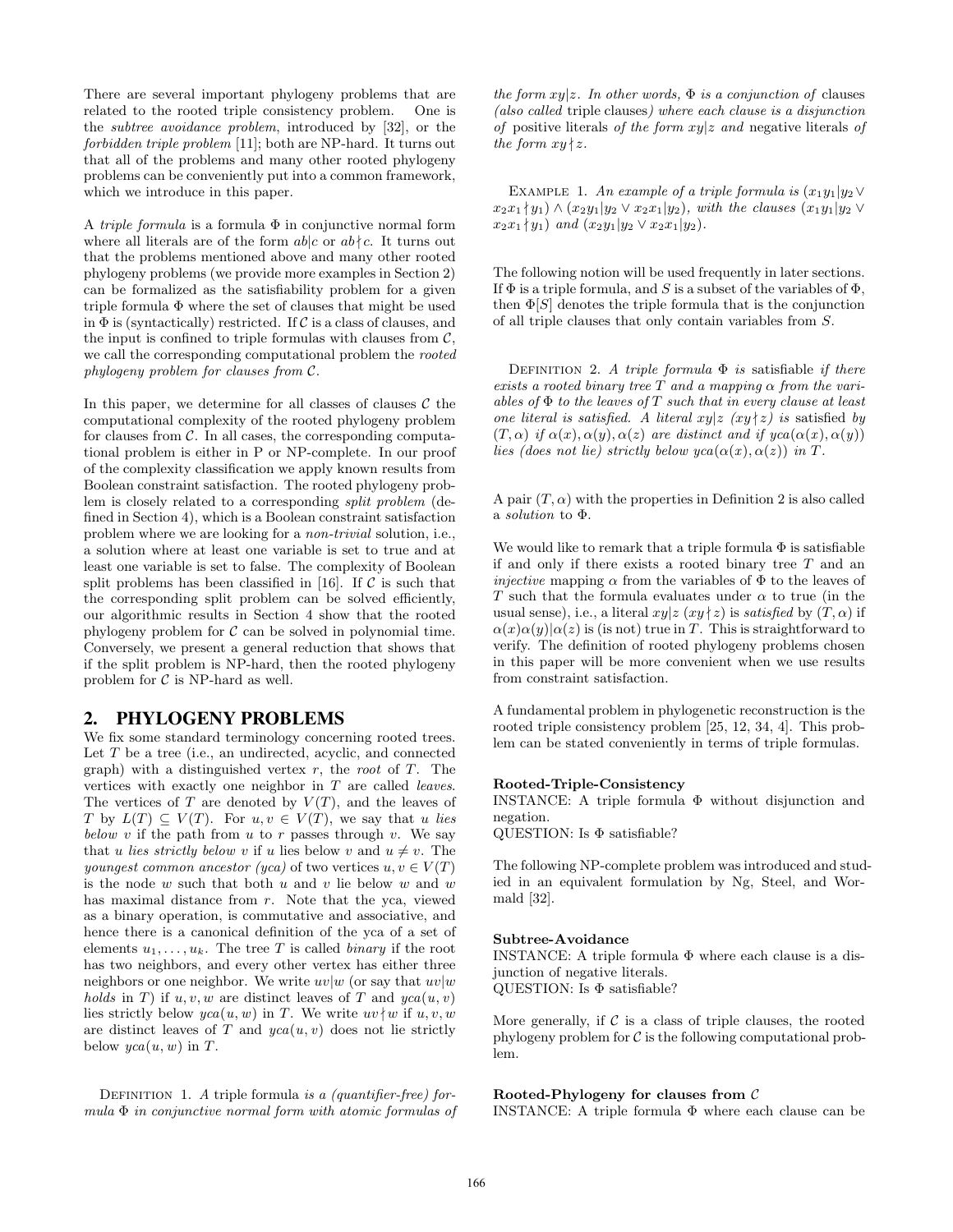obtained from clauses in  $\mathcal C$  by substitution of variables. QUESTION: Is  $\Phi$  satisfiable?

It is straightforward to see from the definition that all of these problems belong to NP. Note that both the rooted triple consistency problem and the subtree avoidance problem are examples of rooted phylogeny problems, by appropriately choosing the class  $C$ . The rooted triple consistency problem equals the rooted phylogeny problem for the class C that consists of all clauses of the form  $xy|z$ . The subtree avoidance problem equals the rooted phylogeny problem for the class C that consists of clauses of the form  $x_1y_1 \nmid z_1 \vee$  $\cdots \vee x_s y_s \nmid z_s$ .

The following problem has been studied in [11]; also here, NP-hardness of the following problem follows directly from our complexity classification result in Section 5.

#### Forbidden-Triple-Consistency

INSTANCE: A triple formula  $\Phi$  where each clause consists of a single negative literal. QUESTION: Is  $\Phi$  satisfiable?

*Phylogeny Problems as Infinite Domain CSPs.* Phylogeny problems can be viewed as infinite domain constraint satisfaction problems (CSPs), which are defined as follows. Let  $\Gamma$  be a structure with a finite relational signature  $\tau$ . A first-order formula over  $\tau$  is called *primitive positive* if it is of the form  $\exists x_1, \ldots, x_n, \psi_1 \wedge \cdots \wedge \psi_m$  where  $\psi_1, \ldots, \psi_m$ are atomic formulas over  $\tau$ , i.e., of the form  $x = y$  or  $R(x_1, \ldots, x_k)$  for a k-ary  $R \in \tau$ . Then the constraint satisfaction problem for  $\Gamma$ , denoted by CSP( $\Gamma$ ), is the computational problem to decide whether a given primitive positive sentence (i.e., a primitive positive formula without free variables) is true in Γ. We cannot give a full introduction to constraint satisfaction and to constraint satisfaction on infinite domains, but point the reader to [13, 6]. Here, we only specify an infinite structure  $\Delta$  that can be used to describe the rooted triple consistency problem as a constraint satisfaction problem. It will then be straightforward to see that all other rooted phylogeny problems can be formulated as infinite domain CSPs as well.

The signature of  $\Delta$  is  $\{|\}$  where  $|\$  is a ternary relation symbol. The domain of  $\Delta$  is  $\mathbb{N} \to \mathbb{Q}$ , i.e., the set of all functions from the natural numbers to the rational numbers (hence, the domain of  $\Delta$  is uncountable). For two elements f, q of  $\Delta$ , let lcp(f, g) be the set  $\{1, \ldots, n\}$  where n is the largest natural number i such that  $f(j) = g(j)$  for all  $j \in \{1, ..., i\}$ ; if no such i exists, we set  $lcp(f, g) := \emptyset$ , and if  $f = g$ , we set  $lcp(f, q) := \mathbb{N}$ . The ternary relation  $fq|h$  in  $\Delta$  holds on elements  $f, g, h$  of  $\Delta$  if they are pairwise distinct and either  $|\log(f, g)| > |\log(f, h)|$ , or  $|\log(f, g)| = |\log(f, h)|$ and  $f(|\operatorname{lep}(f, g)| + 1) < h(|\operatorname{lep}(f, h)| + 1)$ .

Observe that instances of the rooted triple consistency problem can be viewed as primitive positive formulas over the signature {|}.

LEMMA 1. A rooted triple formula  $\Phi(x_1, \ldots, x_n)$  is satisfiable if and only if  $\exists x_1, \ldots, x_n$ .  $\Phi(x_1, \ldots, x_n)$  is true in ∆.

PROOF. Suppose that  $\exists x_1, \ldots, x_n \cdot \Phi(x_1, \ldots, x_n)$  is true in  $\Delta$ , and let  $f_1, \ldots, f_n : \mathbb{N} \to \mathbb{Q}$  be witnesses for  $x_1, \ldots, x_n$ that satisfy  $\Phi$  in  $\Delta$ . We define a finite rooted tree T as follows. The vertex set of  $T$  consists of the restrictions of  $f_i$  to  $\operatorname{lcp}(f_i, f_j)$  for all  $1 \leq i, j \leq n$ . Vertex g is above g' in T if  $g'$  extends  $g$ ; it is clear that this describes T uniquely. Note that the leaves of T are exactly  $f_1, \ldots, f_n$ . It is straightforward to verify that  $(T, \alpha)$  satisfies  $\Phi$ , where  $\alpha$  maps  $x_i$  to  $f_i$ .

Conversely, let  $(T, \alpha)$  be a solution to  $\Phi$ . For each vertex v of T that is not a leaf, let  $l(v)$  and  $r(v)$  be the two neighbors in  $T$  that have larger distance from the root than  $v$ . Let h be the length of the path  $r = p_1, \ldots, p_h = \alpha(x_i)$  from the root r to  $\alpha(x_i)$  in T. Define  $f_i : \mathbb{N} \to \mathbb{Q}$  by setting  $f_i(j) = 0$  if  $1 \leq j < h$  and  $p_{j+1} = l(p_j)$ , and  $f_i(j) = 1$ otherwise. Clearly, the elements  $f_1, \ldots, f_n$  of  $\Delta$  show that  $\exists x_1, \ldots, x_n.\Phi(x_1, \ldots, x_n)$  is true in  $\Delta$ .  $\Box$ 

This shows that the rooted triple consistency problem is indeed a constraint satisfaction problem (if we allow that the template has an infinite domain). This observation will be useful in Section 3 to apply known techniques for proving Datalog inexpressibility of the rooted triple consistency problem.

The following lemma (Lemma 2) shows that the rooted triple consistency problem is among the simplest rooted phylogeny problems, that is, for every (non-trivial) class of triple clauses  $\mathcal C$  the rooted phylogeny problem for  $\mathcal C$  can simulate the rooted triple consistency problem in a simple way.

A triple clause (i.e., a disjunction of positive and negative triples over the variables  $x_1, \ldots, x_k$  is called *trivial* if the clause is satisfied by any injective mapping from the variables into the leaves of any rooted tree, or if it is unsatisfiable (and otherwise we call the clause non-trivial).

LEMMA 2. Let  $\phi(x_1, \ldots, x_k)$  be a non-trivial triple clause. Then there are variables  $y_1^1, \ldots, y_k^l, \ldots, y_1^l, \ldots, y_k^l \in \{a, b, c\}$ such that  $\bigwedge_{i=1..l} \phi(y_1^i, \ldots, y_k^i)$  is logically equivalent to ab|c.

PROOF. First observe that if  $k = 3$  and if  $\phi(x_1, x_2, x_3)$  $= x_1x_2 \, x_3$  for three distinct variables  $x_1, x_2, x_3$  (or, equivalently, if  $\phi(x_1, x_2, x_3) = x_1x_3|x_2 \vee x_2x_3|x_1|$ , then  $\phi(a, c, b) \wedge$  $\phi(b, c, a)$  is logically equivalent to ab|c. It is straightforward to derive from this observation that the claim holds for all clauses with exactly three variables. If  $k > 3$ , then nontriviality of  $\phi$  implies that  $\phi(x_1, \ldots, x_k)$  can be written as  $x_{i_1}x_{i_2}|x_{i_3} \vee \phi'(x_1,\ldots,x_k)$  for distinct variables  $x_{i_1}, x_{i_2}, x_{i_3}$ such that  $\phi'$  does not imply  $x_{i_1}x_{i_2}$  { $x_{i_3}$ , or as  $x_{i_1}x_{i_2}$  { $x_{i_3}$   $\vee$  $\phi'(x_1,\ldots,x_k)$  for distinct variables  $x_{i_1}, x_{i_2}, x_{i_3}$  such that  $\phi'$ does not imply  $x_{i_1}x_{i_2}|x_{i_3}$ . In both cases we can falsify all literals in  $\phi'$  that contain a variable  $x_{i_4}$  distinct from  $x_{i_1}, x_{i_2}, x_{i_3}$  by making  $x_{i_4}$  equal to some other variable in this literal. The claim then follows from the case  $k = 3$ .  $\Box$ 

This implies that the Datalog inexpressibility result for the rooted triple consistency problem we present in the next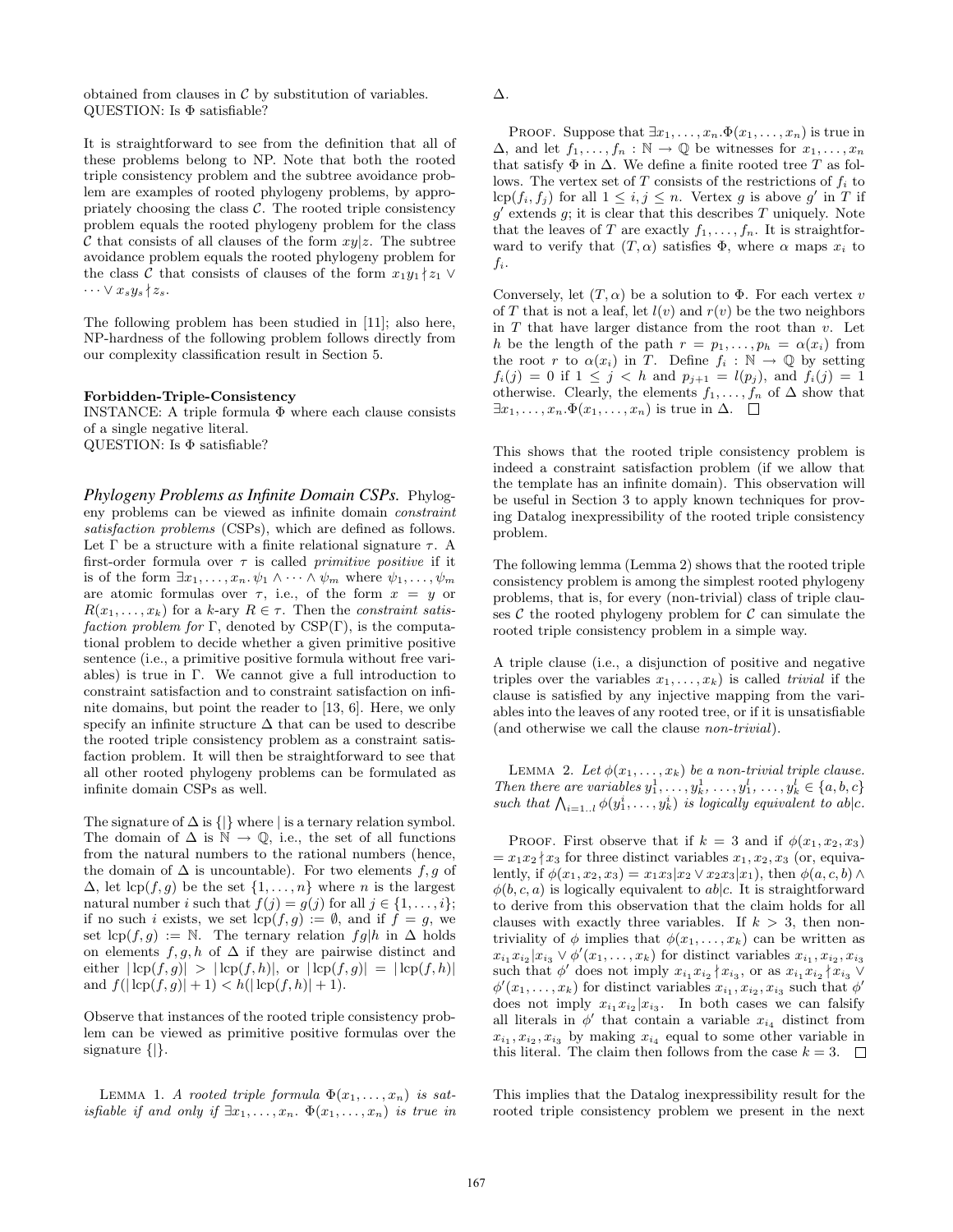section applies to all the rooted phylogeny problems studied in this paper.

# 3. DATALOG

Datalog is an important algorithmic concept originating both in logic programming and in database theory [1, 21, 27]. Feder and Vardi [22] observed that Datalog programs can be used to formalize efficient constraint propagation algorithms used in Artificial Intelligence [5, 31, 17, 30]. Such algorithms have also been studied for the phylogenetic reconstruction problem. It was asked by Dekker [18] whether there exists a set of rules for inferring rooted triples from a set of rooted triples Φ such that a rooted triple can be derived by these rules if and only if it is logically implied by Φ. This was answered negatively by Bryant and Steel [12].

In this section, we will show the stronger result that the rooted triple consistency problem cannot be solved by Datalog. This is a considerable strengthening of this previous result by Bryant and Steel, since we can use Datalog programs not only to infer rooted triples that are implied by other rooted triples, but rather might use Datalog rules to infer an arbitrary number of relations (aka IDBs) of arbitrary arity to solve the problem. Moreover, we only require that the Datalog program derives false if and only if the instance is unsatisfiable. In particular, we do not require that the Datalog program derives every rooted triple that is logically implied by the instance (which is required for the question posed by Dekker).

In our proof, we use a pebble-game that was introduced to describe the expressive power of Datalog [28] and which was later used to study Datalog as a tool for finite domain constraint satisfaction problems [22]. The correspondence between Datalog and pebble games extends to infinite domain constraint satisfaction, if the template is a countably infinite  $\omega$ -categorical structure. A countably structure is called  $\omega$ -categorical if its first-order theory<sup>1</sup> has exactly one countable model up to isomorphism.

It can be verified (see [2]) that the first-order theory of  $\Delta$ introduced in the previous section has exactly one countable model  $\Lambda$  up to isomorphism. The  $\omega$ -categorical structure Λ has been studied in the context of infinite permutation groups [19, 2]. Since  $\Delta$  and  $\Lambda$  have the same first-order theory, we have in particular that a rooted triple formula is satisfiable in  $\Delta$  if and only if it is satisfiable in  $\Lambda$ . The observation that the rooted triple consistency problem can be formulated as a CSP with an  $\omega$ -categorical template has been made in [24]. The fact that  $\Lambda$  is  $\omega$ -categorical allows us to use the existential  $k$ -pebble game to establish the Datalog lower bound for the rooted triple consistency problem [7]. The definition of this game given below is adapted to the special case of the rooted triple consistency problem, to keep notation simple.

The existential  $k$ -pebble game (for the rooted triple consistency problem) is played by the players Spoiler and Duplicator on an instance Φ of the rooted triple consistency problem and Λ. Each player has k pebbles,  $p_1, \ldots, p_k$  for Spoiler and  $q_1, \ldots, q_k$  for Duplicator. Spoiler places his pebbles on the variables of Φ, Duplicator her pebbles on elements of Λ. Initially, no pebbles are placed. In each round of the game Spoiler picks some of his pebbles. If some of these pebbles are already placed on Φ, then Spoiler removes them from Φ, and Duplicator responds by removing the corresponding pebbles from  $\Lambda$ . Let  $i_1, \ldots, i_m$  be the indices of the pebbles that are placed on  $\Phi$  (and  $\Lambda$ ) after the *i*-th round. Let  $a_{i_1}, \ldots, a_{i_m}$   $(b_{i_1}, \ldots, b_{i_m})$  be the variables of  $\Phi$  (the elements of  $\Lambda$ ) pebbled with the pebbles  $p_{i_1}, \ldots, p_{i_m}$   $(q_{i_1}, \ldots, q_{i_m})$ after the *i*-th round. If  $\Phi[\{a_{i_1}, \ldots, a_{i_m}\}]$  contains a rooted triple  $a_{i_j}a_{i_k}$  a<sub>il</sub> but  $b_{i_j}b_{i_k}$  b<sub>il</sub> does not hold in  $\Lambda$  then the game is over, and Spoiler wins. Duplicator wins if the game continues forever.

Theorem 1 (follows from Theorem 5 in [7]). There is no Datalog program that solves the rooted triple consistency problem if and only if for every k there exists an unsatisfiable instance  $\Phi_k$  of the rooted triple consistency problem such that Duplicator wins the existential k-pebble game on  $\Phi_k$  and  $\Lambda$ .

To construct the instance  $\Phi_k$ , we choose prime numbers  $r, s, t$  such that  $2k < r < s < t$ . The instance has the variables  $v_0, \ldots, v_{t-1}$ , and contains the triples  $v_i v_{i+r} | v_{i+s}$ where all indices are modulo  $t$ .

Note that because  $r$  and  $t$  are pairwise prime, for any pair  $v, v'$  from  $v_0, \ldots, v_{t-1}$  there exists a sequence  $v = u_0, \ldots, u_l$  $= v'$  such that for all  $0 \leq i < l$  there is a triple  $u_i u_{i+1} | u'_i$  in the instance for some  $u'_i$ . Hence, a condition due to Aho et al. [4] implies that  $\Phi_k$  is unsatisfiable for all  $k \geq 1$ . This can also be seen by Lemma 6 in Section 4. We are left with the proof that Duplicator wins the existential k-pebble game on  $\Phi_k$  and  $\Lambda$ .

DEFINITION 3. The incidence graph  $G(\Phi)$  of an instance Φ of the rooted triple consistency problem is the (simple undirected) graph whose vertex set is the union of the set of variables and the set of triples of Φ, and where a variable  $x$  is adjacent to a rooted triple if  $x$  is one of the arguments of the triple.

LEMMA 3. If  $S$  is a subset of at most  $2k$  variables from  $\Phi_k$ , then  $G(\Phi_k[S])$  is acyclic.

PROOF. Since  $r, s, t$  pairwise do not have common divisors, and  $2k < r < s < t$ , all cycles in  $G(\Phi_k)$  have length at least  $2k+1$ . Since S has size at most  $2k$ , the graph  $G(\Phi_k[S])$ cannot contain cycles.  $\square$ 

Suppose we are at some stage of the existential  $k$ -pebble game on  $\Phi_k$  and  $\Lambda$ . The following definition is inspired by a Datalog inexpressibility result that was established for a very different problem in temporal reasoning [8].

DEFINITION 4. A subset S of at least 2 and most  $2k$  variables of  $\Phi_k$  is called dominated if  $G_S := G(\Phi_k[S])$  is connected (and hence by Lemma 3 a tree), and if all but at most one of the leaves of  $G_S$  are pebbled.

<sup>&</sup>lt;sup>1</sup>The *first-order theory* of a structure is the set of first-order sentences that is true in the structure.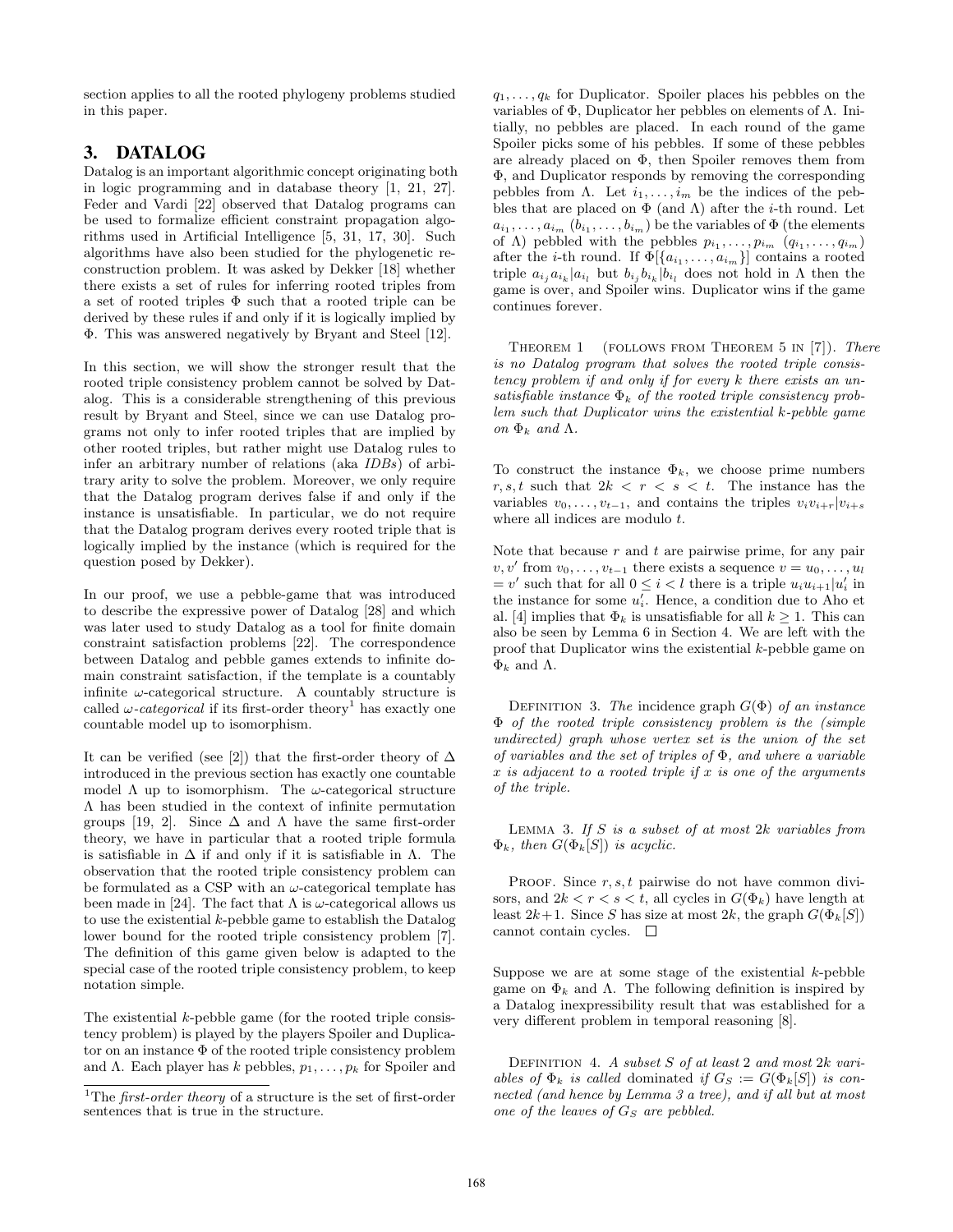Note that the unpebbled leaf in  $G<sub>S</sub>$  (if it exists) is always an element of S. The notion of dominated sets allows us to specify the winning strategy for Duplicator for the existential  $k$ -pebble game. First, we prove a lemma that shows that Duplicator always finds an answer to the unpebbled leaf in a dominated set.

LEMMA 4. Let S be a dominated set of  $\Phi_k$ , and let  $a_1$ ,  $\ldots$ ,  $a_m$  be the pebbled leaves of  $G(\Phi_k[S])$ . Then any injective mapping from  $a_1, \ldots, a_m$  to  $\Lambda$  can be extended to a mapping  $\alpha$  from S to  $\Lambda$  that is a satisfying assignment for  $\Phi_k[S]$ .

PROOF. The proof is by induction on the number  $i$  of pebbled leaves of  $G(\Phi_k[S])$ . If  $i = 1$ , there is nothing to show. Otherwise, there exists a vertex u in  $G(\Phi_k[S])$  which is adjacent to two pebbled leaves  $x$  and  $y$ . There are two cases to consider: u is a rooted triple  $xy|z$ , or u is a rooted triple  $xz|y$ . In both cases, it follows straightforwardly from the properties of  $\Lambda$  that any mapping from  $\{x, y\}$  to  $\Lambda$  can be extended to z such that the extension satisfies the rooted triple u. Hence, we can consider a smaller dominated set where  $z$  is pebbled instead of  $x, y$ , and apply the induction hypothesis.  $\square$ 

Lemma 5. Duplicator wins the existential k-pebble game on  $\Phi_k$  and  $\Lambda$ .

PROOF. Let  $u$  be a previously unpebbled leaf of a dominated set S with pebbled leaves  $a_1, \ldots, a_l$ , and let  $b_1, \ldots, b_l$ be the corresponding responses of Duplicator.

Duplicator always maintains the following invariant. Whenever Spoiler places a pebble on u, Duplicator can play a value v from  $\Lambda$  such that the mapping that assigns  $a_i$  to  $b_i$  for  $1 \leq i \leq l$  and that maps u to v can be extended to all of S such that this extension is a satisfying assignment for  $\Phi_k[S]$ .

Clearly, the invariant is satisfied at the beginning of the game. Suppose that during the game Spoiler pebbles a variable u. Let  $S_1, \ldots, S_p$  be the dominated sets where u is the unpebbled leaf before Spoiler put his pebble on  $u$ . (If there is no such dominated set, then  $p = 0$ .) Let  $T_1, \ldots, T_q$  be the newly created dominated sets after Spoiler put his pebble on  $u$ . We have to show that under the assumption that Duplicator in her previous moves has always maintained the invariant, she will be able to make a move that again fulfills the invariant. Note that the union S of the sets  $S_1, \ldots, S_p$ was itself a dominated set already before Spoiler played on u, unless  $p = 0$  (here we use the fact that there are at most k pebbles in the game). The next move of Duplicator is the value v from the invariant applied to S. If  $p = 0$ , Duplicator plays an arbitrary element in  $\Lambda$ . To show that this move satisfies the invariant, we apply Lemma 4 to  $T_1, \ldots, T_q$ .  $\Box$ 

Corollary 1. There is no Datalog program that solves the rooted triple consistency problem.

PROOF. As stated above, for all k the structure  $\Phi_k$  is unsatisfiable. However, by Lemma 5, Duplicator wins the existential k-pebble game on  $\Phi_k$  and  $\Lambda$ . The statement now follows from Theorem 1.  $\Box$ 

## 4. THE ALGORITHM

In this section we show that the rooted phylogeny problem can be solved in polynomial time if all clauses come from the following class  $\mathcal{T}$ , defined as follows.

DEFINITION 5. A disjunction  $\psi := x_1y_1|z_1 \vee \cdots \vee x_py_p|z_p$ is called admissible if it is trivial or if  $\{x_i, y_i\} = \{x_j, y_j\}$  for all  $1 \leq i, j \leq p$ . The set of all admissible clauses is denoted  $by \mathcal{T}$ .

The algorithm we present in this section builds on previous algorithmic results about the rooted triple consistency problem, most notably [4, 25].

We start with a general observation how one can solve rooted phylogeny problems. For a given rooted triple formula Φ, we proceed recursively as follows: for each recursive call, we try to find a subset S of the variables V of  $\Phi$  such that there is a solution  $(T, \alpha)$  where

- $r$  is the root of  $T$ ,
- $\alpha(S)$  are the leaves in T below the left child of r, and
- $\alpha(V \setminus S)$  are the leaves in T below the right child of r.

After we have found a candidate set for S, the procedure recursively solves the restriction of  $\Phi$  to S and the restriction of  $\Phi$  to  $V \setminus S$ . If both recursive calls succeed and find the solutions  $(T_1, \alpha_1)$  and  $(T_2, \alpha_2)$ , respectively, then the algorithm creates a new vertex r, and returns  $(T, \alpha)$ , where T is the tree rooted at  $r$  where the left child of  $r$  is the root of  $T_1$  and the right child is the root of  $T_2$ , and where  $\alpha$  is the common extension of  $\alpha_1$  and  $\alpha_2$ .

Of course, the crucial question is how to find such a set S. It turns out that this problem is closely related to a Boolean constraint satisfaction problem (Boolean CSP) on the same set of variables, which we will call the *split problem for*  $\Phi$ (the split problem will also be important in Section 5). The variables that are mapped to 0 in a satisfying assignment to the split problem are precisely the variables that end up in  $S$ , i.e., we obtain a valid set  $S$  by computing a solution s to the Boolean CSP, and we then set  $S = s^{-1}(0)$ . In order for the recursion to terminate, we will always only be interested in non-trivial solutions to the Boolean problem, i.e., in solutions where at least one variable is set to 0 and at least one variable is set to 1.

DEFINITION 6 (SPLIT FORMULA FOR  $\Phi$ ). Let  $\Phi$  be a rooted triple formula. Then the split formula for  $\Phi$  is the Boolean formula obtained from Φ by replacing positive literals of the form  $xy|z$  by  $(x \leftrightarrow y) \land (z \lor \neg z)$ , and negative literals of the form  $xy \nmid z$  by  $(x \leftrightarrow z) \vee (y \leftrightarrow z)$ .

Since we are only interested in non-trivial solutions of the split formula, the tautological conjuncts of the form  $(z \vee \neg z)$ cannot be omitted. In general, finding non-trivial solutions for Boolean formulas might be a hard task (see Section 5).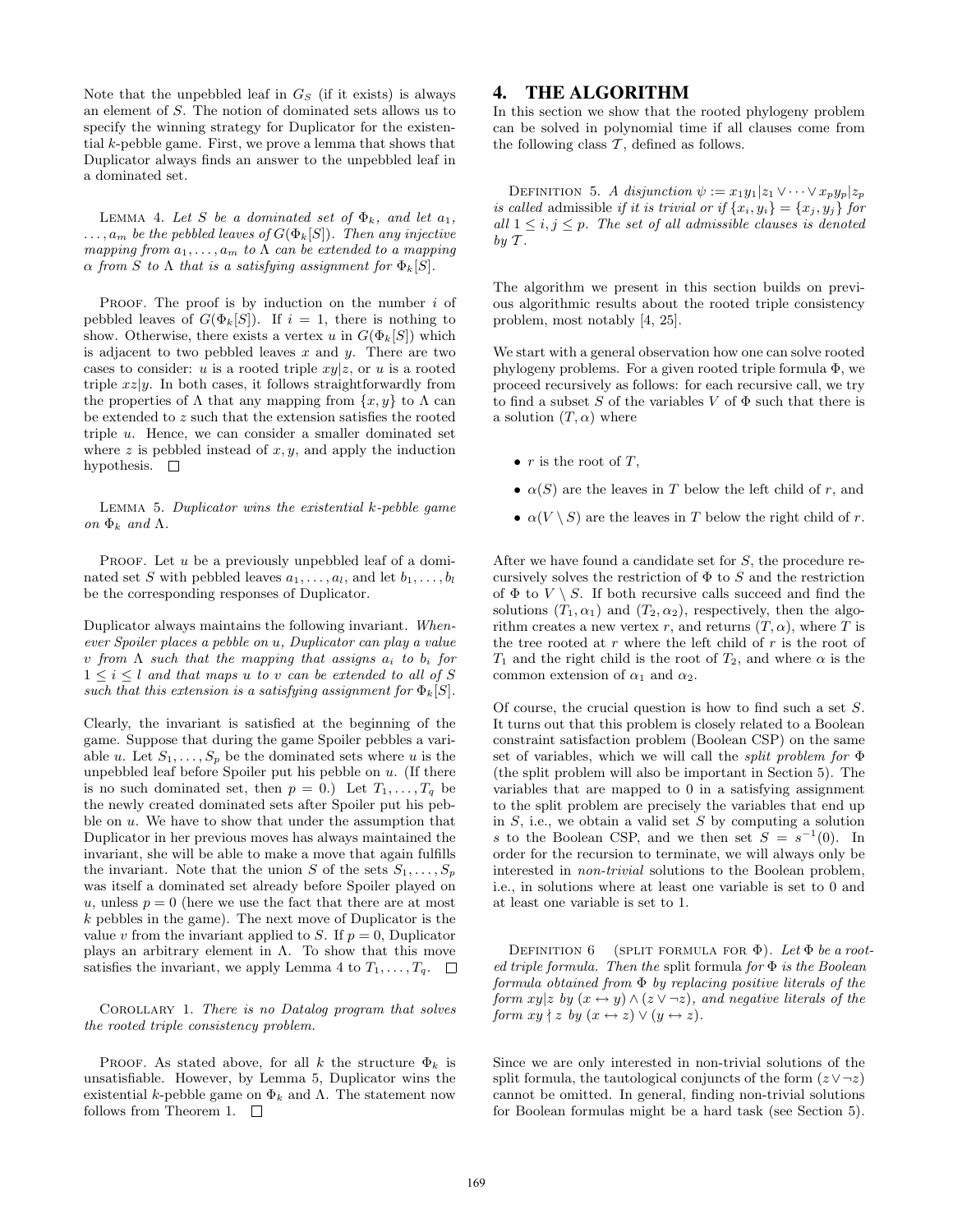However, observe that if  $\Phi$  is a rooted triple formula whose clauses come from  $\mathcal T$ , then the split formula for  $\Phi$  is in fact a 2-SAT formula. We will show in Section 5 that if the clauses are restricted in a different way such that the Boolean problem is not a 2-SAT instance, then the phylogenetic reconstruction problem is NP-hard.

One of the central ideas for the polynomial-time algorithm for the rooted triple consistency problem in [4] is to associate a certain undirected graph to an instance of the rooted triple consistency problem. We generalize this idea to admissible clauses as follows.

DEFINITION 7. Let  $\Phi$  be an instance of the rooted triple consistency problem with clauses from T. Then  $L_{\Phi} := (V, E)$ is the graph where the vertex set  $V$  is the set of variables of  $\Phi$ , and where E contains an edge  $\{x, y\}$  iff  $\Phi$  contains a non-trivial clause  $xy|z_1 \vee \cdots \vee xy|z_p$  for  $p \geq 1$ .

The following provides a sufficient (but not a necessary) condition for unsatisfiability of rooted triple formulas with clauses from  $T$ .

LEMMA 6. Let  $\Phi$  be an instance of the rooted triple consistency problem with clauses from  $\mathcal{T}$ . If  $L_{\Phi}$  is connected then  $\Phi$  is unsatisfiable.

PROOF. Let V be the set of variables in  $\Phi$ . Suppose that there is a rooted tree T with leaves X and a mapping  $\alpha$ :  $V \to X$  such that for every clause  $xy|z_1 \vee \cdots \vee xy|z_p$  in  $\Phi$  the yca of  $\alpha(x)$ ,  $\alpha(y)$  lies strictly below the yca of  $\alpha(x)$ ,  $\alpha(z_i)$  in T for some  $1 \leq i \leq p$ . Let r be the yca of  $\alpha(V)$ , i.e., the set of all leaves in the image of  $V$  under  $\alpha$ . It cannot be that all vertices in  $\alpha(V)$  lie below the same child of r in T (otherwise the child would have been the yca of  $\alpha(V)$ ). Since the graph  $L_{\Phi}$  is connected, there is an edge  $\{x, y\}$  in  $L_{\Phi}$  such that  $\alpha(x)$ and  $\alpha(y)$  lie below different children of r in T. Hence, there are  $z_1, \ldots, z_p \in V$  and a clause  $xy|z_1 \vee \cdots \vee xy|z_p$  in  $\Phi$ . By assumption, the yca of  $\alpha(x)$  and  $\alpha(y)$ , which is r, lies strictly below the yca of  $\alpha(x)$  and  $\alpha(z_i)$  for some  $1 \leq i \leq p$ , a contradiction to the choice of  $r$ .  $\Box$ 

Theorem 2. The algorithm Solve in Figure 1 determines in time  $O(m \log^2 n)$  whether a given instance  $\Phi$  of the rooted triple consistency problem with clauses from  $T$  is satisfiable (where m is the number of triples in all clauses, and n is the number of variables of Φ).

PROOF. If  $\Phi$  is the empty conjunction, then  $\Phi$  is clearly satisfiable, and so the answer of the algorithm is correct in this case. The algorithm first computes a connected component S of  $L_{\Phi}$  (we discuss details of this step in the paragraph about the running time of the algorithm); if  $S = V$ , i.e., if  $L_{\Phi}$  is connected, then Lemma 6 implies that  $\Phi$  is unsatisfiable.

Otherwise, we execute the algorithm recursively on  $\Phi[S]$  and on  $\Phi[V \setminus S]$ . If any of these recursive calls reports an inconsistency, then the instance is clearly unsatisfiable as well.

Otherwise, we inductively assume that the algorithm correctly asserts the existence of a solution  $(T_1, \alpha_1)$  of  $\Phi[S]$  and of a solution  $(T_2, \alpha_2)$  of  $\Phi[V \setminus S]$ .

Let  $T$  be the tree obtained by creating a new vertex  $r$ , linking the roots of  $T_1$  and  $T_2$  below r, and making r the root of T. Let  $\alpha$  be the mapping that maps x to  $\alpha_i(x)$  if  $x \in L(T_i)$ , for  $i \in \{1,2\}$ . We claim that  $(T,\alpha)$  is a solution to  $\Phi$ , i.e., we have to show that in every clause  $\psi$  of  $\Phi$  at least one literal is satisfied. If  $\psi = xy|z_1 \vee \cdots \vee xy|z_p$ , it cannot be that x and y are in distinct components, since they are connected by an edge in  $L_{\Phi}$ . If all variables of  $\psi$  lie completely inside one component, say inside the i-th component, we are done by inductive assumption, because  $(T_i, \alpha_i)$  is a solution to  $\Phi[V_i]$ . Hence, there must be a j,  $1 \leq j \leq p$ , such that  $z_j$  is not in the *i*-th component. But in this case the yca of  $\alpha(x)$ and  $\alpha(y)$  lies below the root of  $T_i$  and hence strictly below r, which is the yca of  $\alpha(x)$  and  $\alpha(z_i)$ . Hence, the literal  $xy|z_i$ in  $\psi$  is satisfied. This concludes the correctness proof of the algorithm shown in Figure 1.

We still have to show how this procedure can be implemented such that the running time is in  $O(m \log^2 n)$ . There are amortized sublinear algorithms for testing connectivity in undirected graphs while removing the edges of the graph. This was used to speed-up the algorithm for the rooted triple consistency problem [25]. We can use the same approach and obtain an  $O(m \log^2 n)$  bound for the worst-case running time of our algorithm.  $\square$ 

# 5. COMPLEXITY CLASSIFICATION

This section is devoted to the proof of the following result.

THEOREM 3. Let  $C$  be a set of rooted triple clauses. If  $C$ is not a subset of the class  $\mathcal T$  presented in Section 4, then the rooted phylogeny problem for clauses from  $C$  is NP-complete.

Our proof of Theorem 3 consists of two parts. In the first part, we show that if  $\mathcal C$  is not a subset of  $\mathcal T$ , then it is NP-hard to decide whether a certain Boolean split problem (defined below) has a non-trivial solution. In the second part we show that the split problem reduces to the rooted phylogeny problem for C.

If C is a class of rooted triple clauses, we define  $B(\mathcal{C})$  to be the set of split formulas for clauses from C. Recall that a solution to a propositional formula is called non-trivial if at least one variable is set to true and at least one variable is set to false. The *split problem* for a set of Boolean formulas  $\beta$  is the problem to decide whether a given conjunction of formulas obtained from formulas in  $\beta$  by variable substitution has a non-trivial solution.

We will show that if  $\mathcal C$  is a class of rooted triple clauses that is not a subclass of T, then there exists a finite subset  $\mathcal{C}'$  of C such that the split problem for  $B(\mathcal{C}')$  is NP-complete. In the proof of this statement we use the following result, which follows from Theorem 6.12 in [16], and is due to [15]. The notion of Horn, dual Horn, affine, and bijunctive Boolean relations are standard and introduced in detail in [16]; detailed knowledge of these notions will not be required in the further proof.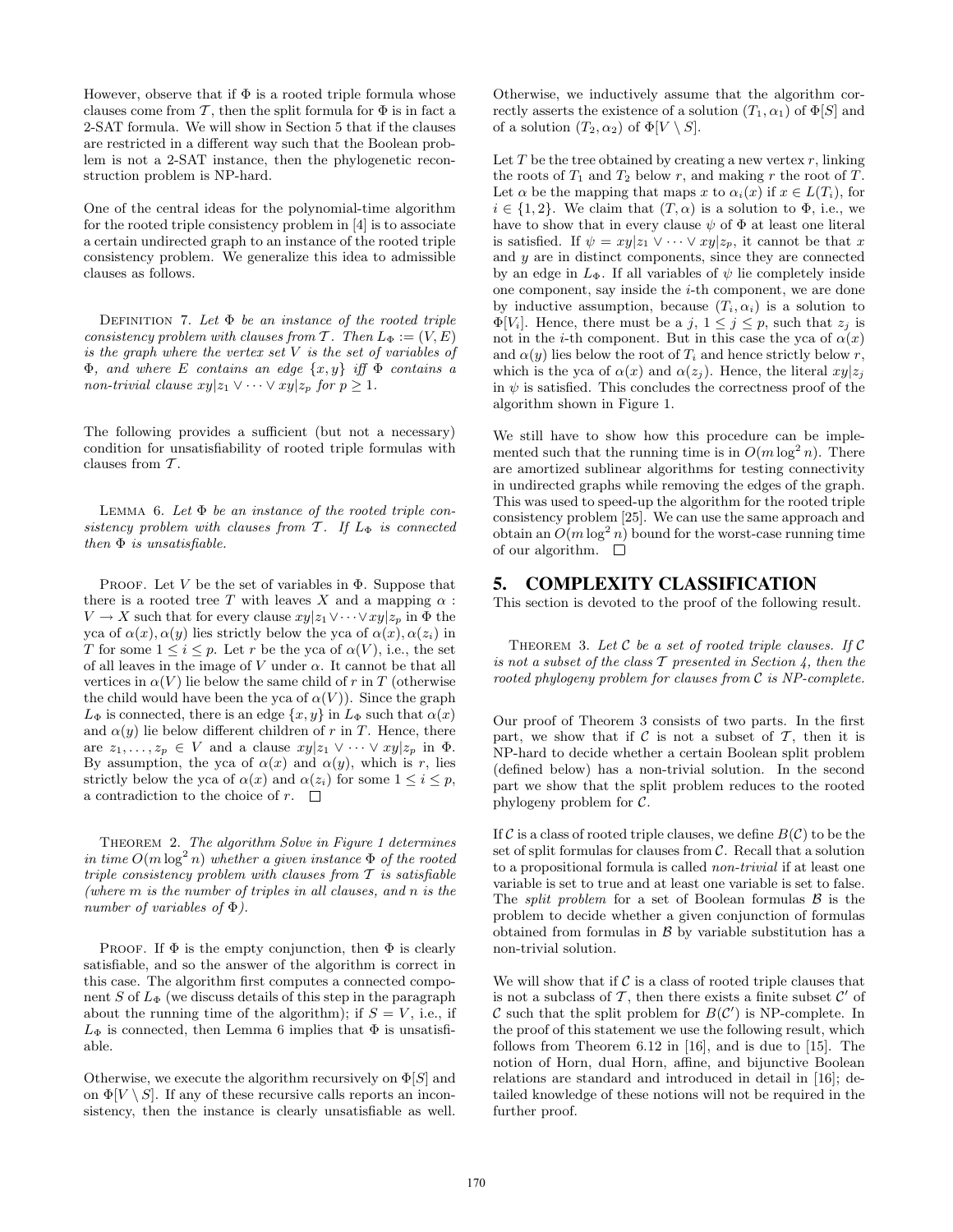| $Solve(\Phi)$                                                                          |
|----------------------------------------------------------------------------------------|
| Input: A rooted triple formula $\Phi$ with variables V and clauses from T.             |
| Output: true if $\Phi$ is satisfiable, false otherwise.                                |
|                                                                                        |
| If $\Phi$ is the empty conjunction then return 'true'                                  |
| If $L_{\Phi}$ is connected                                                             |
| return 'false'                                                                         |
| else                                                                                   |
| Let S be the vertices of a connected component of $L_{\Phi}$                           |
| If Solve $(\Phi[S])$ is false or Solve $(\Phi[V \setminus S])$ is false return 'false' |
| else return 'true'                                                                     |
| end if                                                                                 |
| end if                                                                                 |
|                                                                                        |

Figure 1: The algorithm for the rooted phylogeny problem for clauses from  $T$ .

THEOREM 4. Let  $\beta$  be a set of Boolean formulas. Then the split problem for  $\beta$  is in P if all formulas in  $\beta$  are from one of the following types: Horn, dual Horn, affine, bijunctive. In all other cases,  $\beta$  contains a finite subset  $\beta'$  such that the split problem for  $\mathcal{B}'$  is NP-complete.

We say that a Boolean formula  $\psi$  is preserved by an operation  $f: \{0,1\}^k \to \{0,1\}$  if for all satisfying assignments  $\alpha_1, \ldots, \alpha_k$  of  $\psi$  the mapping defined by  $x \mapsto f(\alpha_1(x), \ldots, \alpha_k)$  $\alpha_k(x)$ ) is also a satisfying assignment for  $\psi$ .

PROPOSITION 1. If C is not a subclass of T, then  $B(\mathcal{C})$  is neither Horn, dual Horn, affine, nor bijunctive.

PROOF. Let  $\phi$  be from  $\mathcal{C} \setminus \mathcal{T}$ . Clearly, the split formula  $\psi$  for  $\phi$  is preserved by  $x \mapsto \neg x$ , and is also preserved by constant operations. Moreover, it is known (and follows from [33]) that every Boolean formula that is preserved by ¬, contains the constants, and is either Horn, dual Horn, affine, or bijunctive must also be preserved by the operation xor defined as  $(x, y) \mapsto (x+y \mod 2)$ . So it suffices to show that  $\psi$  cannot be preserved by xor.

We assume that  $\phi$  is a disjunction of triples of the form  $xy|z$ ; this is without loss of generality, since we can replace literals for the form  $xy \nmid z$  by  $yz|z \vee xz|y$ . Because  $\phi$  is not from  $T$  and in particular non-trivial, there is a tree  $T$ and an injective mapping from the variables V of  $\phi$  to the leaves of T such that  $(T, \alpha)$  is not a solution to  $\phi$ . Moreover, observe that  $\phi$  must contain triples  $ab|c$  and  $uv|z$  where  ${a, b} \neq {u, v}$ : otherwise, if for all disjuncts ab|c and  $uv|w$ we have  $\{a, b\} = \{u, v\}$ , then  $\psi$  would be a 2-SAT formula, in contradiction to the assumption that  $\phi \notin \mathcal{T}$ .

Consider the assignment  $\beta$  that maps  $x \in V$  to 0 if  $\alpha(x)$ is below the first child of the yca r of  $\alpha(V)$  in T, and that maps  $x$  to 1 otherwise (which child of  $r$  is selected as the first child is not important in the proof). Clearly,  $\beta$  does not satisfy the split formula for  $\psi$ . Observe that the assignment  $β_1$  that is obtained from  $β$  by negating the value assigned to a is a satisfying assignment for  $\psi$ , since it satisfies the disjunct  $((a \leftrightarrow b) \land (c \lor \neg c))$  of  $\psi$ . The assignment  $\beta_2$  that is constant  $0$  except for the variable  $a$  which is assigned 1 is also a satisfying assignment for  $\psi$ , because  $\psi$  satisfies  $((u \leftrightarrow v) \land (w \lor \neg w))$ . But since  $\mathrm{xor}(\beta_1(x), \beta_2(x))$  equals  $\beta(x)$  for all  $x \in V$ , this shows that  $\psi$  is not preserved by xor, which is what we wanted to show.  $\square$ 

We now turn to the second part of the proof of Theorem 3. The idea to reduce the split problem for  $B(\mathcal{C})$  to the rooted phylogeny problem for  $\mathcal C$  is to construct instances of the phylogeny problem in such a way that they are unsatisfiable if and only if their split problem does not have a non-trivial solution. To implement this idea, we construct an instance of the phylogeny problem that fragments into simple and satisfiable pieces after one step of the recursion of the algorithm from Section 4.

PROPOSITION 2. Let  $C$  be a finite class of rooted triple clauses. Then the split problem for  $B(\mathcal{C})$  can be reduced in polynomial time to the rooted phylogeny problem for C.

PROOF. Suppose we are given an instance of the split problem for  $B(\mathcal{C})$  with constraints  $\psi_1, \ldots, \psi_m$  and variables  $V = \{x_0, \ldots, x_{n-1}\}.$  We create an instance  $\Phi$  of the rooted phylogeny problem for  $\mathcal C$  as follows. Because of Lemma 2, we can assume that  $C$  contains the clause that just consists of ab|c. The variables V' of  $\Phi$  are triples  $(x, i, j)$  where  $x \in V$ ,  $i \in \{0, ..., m-1\}$ , and  $j \in \{1, ..., n-1\}$ . In the following, all indices of variables from  $V$  are modulo  $n$ . Moreover, if  $m > 1$  we will also write  $(x, i, n)$  for  $(x, i + 1, 1)$  for all  $i \in \{0, \ldots, m-2\}$ . The clauses of  $\Phi$  consist of two groups.

- To define the first group of clauses, suppose that  $\psi_i$  has variables  $y_1, \ldots, y_q$ . Let  $\phi_i(y_1, \ldots, y_q)$  be the rooted triple clause that defines the Boolean relation from  $B(\mathcal{C})$  used in  $\psi_i(y_1,\ldots,y_q)$ . By the assumption that  $\mathcal C$ and  $B(\mathcal{C})$  are finite it is clear that  $\phi_i$  can be computed efficiently (in constant time). We then add the clause  $\phi_i((y_1, i, 1), \ldots, (y_q, i, 1))$  to  $\Phi$ .
- The second group of clauses in  $\Phi$  has for all  $x_s \in V$ ,  $i \in \{0, \ldots, m-2\}$  (if  $m = 1$  the second group of clauses is empty), and  $j \in \{1, \ldots, n-1\}$  the clause

$$
(x_s, i, j)(x_s, i, j + 1)|(x_{s+j}, i, 1)
$$
.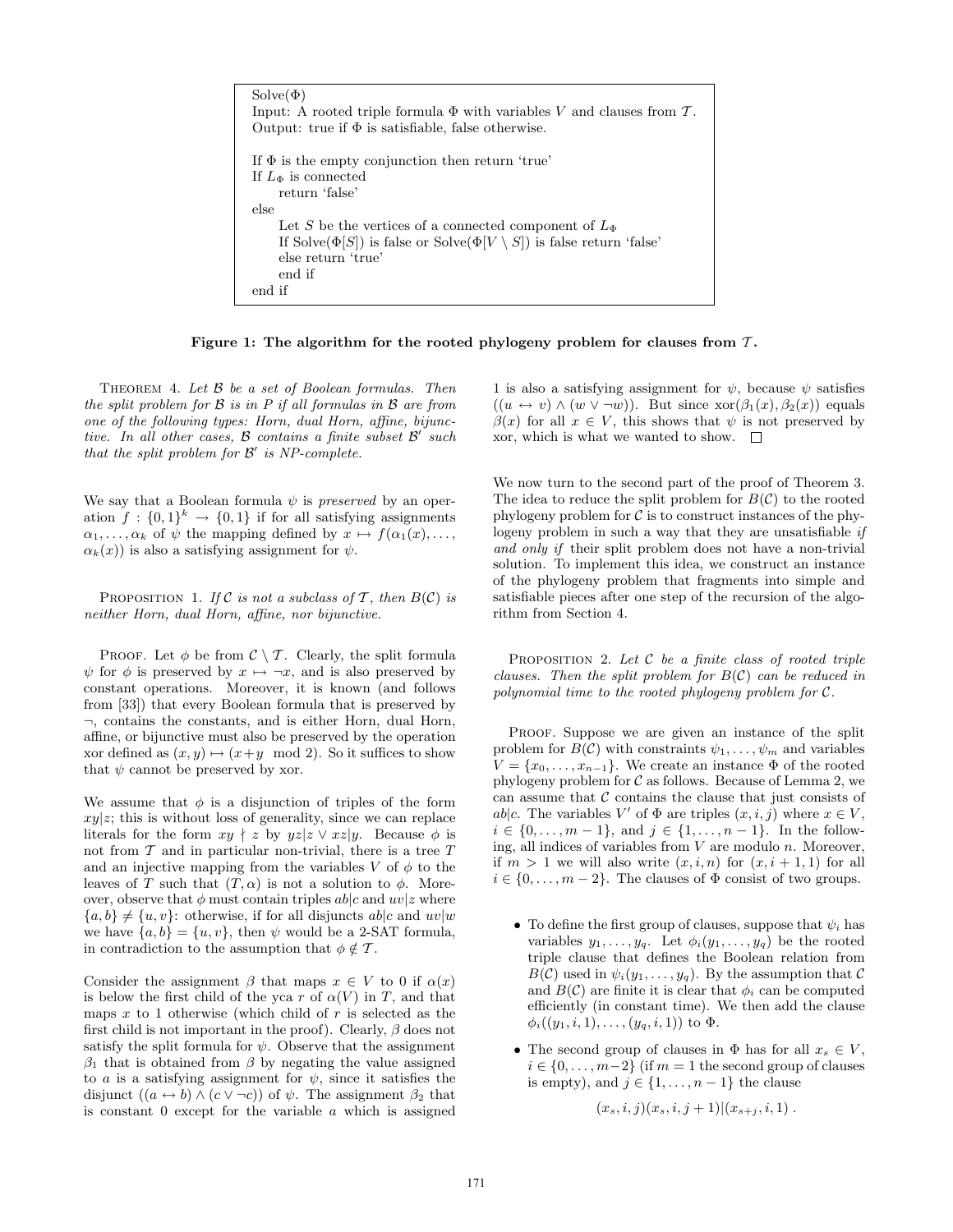We claim that  $\Phi$  is satisfiable if and only if  $\psi_1 \wedge \cdots \wedge \psi_m$ has a non-trivial solution. First suppose that  $\Phi$  has a solution  $(T, \alpha)$ . Then the variables V' of  $\Phi$  can be partitioned into the variables that are mapped via  $\alpha$  below the left child of  $yca(\alpha(V'))$ , and the ones mapped below the right child. Note that both parts of the partition are non-empty. Variables  $(x, i, j)$  of  $\overline{V}'$  that share the first coordinate are in the same part of the partition due to the clauses in  $\Phi$  in the second group. Hence, the mapping that sends  $x \in V$  to 0 if  $(x, i, j)$  is mapped to the first part, and that sends x to 1 otherwise is well-defined, and a non-trivial assignment. It also satisfies all constraints  $\psi_1, \ldots, \psi_m$ , because of the first group of clauses in Φ.

Conversely, suppose that there is a non-trivial solution for  $\psi_1 \wedge \cdots \wedge \psi_m$ . Note that this solution is a solution to the split problem of Φ. So, on the first level of the recursion the algorithm from Section 4 does not reject Φ. Consider the instances  $\Phi_1$  and  $\Phi_2$  of the recursive calls of the algorithm. Since the assignment is non-trivial, there is a variable  $x_p \in V$ that is mapped to 1 and a variable  $x_q \in V$  that is mapped to 0. Hence, for all  $i \in \{0, \ldots, m-1\}$  the clauses  $(x_p, i, q$  $p(x_p, i, q-p+1)|(x_q, i, 1)$  from the second group are neither in  $\Phi_1$  nor in  $\Phi_2$ , because they contain variables from both parts of the partition. Therefore, any clause from the first group in  $\Phi_1$  will be disconnected in  $G[\Phi_1]$  from any other clause in the first group in  $\Phi_1$ . The same statement holds for  $\Phi_2$ . It is then easy to see that the two recursive calls of the algorithm on  $\Phi_1$  and on  $\Phi_2$  do not fail. By the correctness of the algorithm the instance  $\Phi$  is satisfiable.

Both groups of clauses together consist of  $m + mn(n - 1)$ many clauses, and it is easy to see that the reduction can be implemented in polynomial time.  $\square$ 

We conclude this section with a combination of the results above.

PROOF OF THEOREM 3. As mentioned, the rooted phylogeny problem for  $\mathcal C$  is clearly in NP. Let  $\mathcal C$  be a class of rooted triple clauses that is not a subset of  $T$ . We prove NP-hardness as follows. By Proposition 1,  $B(\mathcal{C})$  is neither Horn, dual Horn, affine, nor bijunctive. Theorem 4 asserts that there exists a finite subset  $\mathcal B$  of  $B(\mathcal C)$  such that the split problem for  $\beta$  is NP-hard. This means that there is a subset  $\mathcal{C}'$  of  $\mathcal C$  such that the split problem for  $B(\mathcal{C}')$  is NP-hard. Proposition 2 shows that the rooted phylogeny problem for clauses from  $\mathcal{C}'$  (and hence also for clauses from  $\mathcal{C}$ ) is NP-hard as well.  $\square$ 

## 6. CONCLUDING REMARKS

We have shown that we can decide the consistency of rooted phylogeny data even if the data consists of restricted forms of disjunctions of rooted triples. Our algorithm extends previous algorithmic results about the rooted triple consistency problem, without sacrificing worst-case efficiency. Our class of rooted triple clauses  $\mathcal T$  that can be handled efficiently is also motivated by another result of this paper, which states that any set of rooted triple clauses that is not contained in T has an NP-complete rooted phylogeny problem. Here we use known results about the complexity of (Boolean) constraint satisfaction problems, witnessing how techniques in

constraint satisfaction theory can be applied to classes of problems that previously have not been studied in connection with constraint satisfaction.

Another such transfer of tools from constraint satisfaction to phylogenetic reconstruction is our result that no Datalog program can solve the rooted triple consistency problem. To show this result we use a pebble game that captures the expressive power of Datalog for constraint satisfaction problems with infinite  $\omega$ -categorical templates.

We would like to mention that our technique to show Datalog inexpressibility can be adapted to show that the following (closely related) problems cannot be solved by Datalog as well.

- Satisfiability of branching time constraints [10];
- The network consistency problem of the left-linearpoint algebra [20, 26];
- Cornell's tree description logic [14, 9];

Note that these problems can simulate the rooted triple consistency problem by simple reductions [9].

### 7. REFERENCES

- [1] S. Abiteboul, R. Hull, and V. Vianu. Foundations of Databases. Addison Wesley, 1995.
- [2] S. Adeleke and P. M. Neumann. Relations related to betweenness: their structure and automorphisms. AMS Memoir, 131(623), 1998.
- [3] F. Afrati, S.S.Comadakis, and M. Yannakakis. On Datalog vs. polynomial time. In 21st ACM SIGACT-SIGMOD-SIGART Symp. on Principles of Database Systems, pages 113–126, 1991.
- [4] A. Aho, Y. Sagiv, T. Szymanski, and J. Ullman. Inferring a tree from lowest common ancestors with an application to the optimization of relational expressions. SIAM Journal on Computing, 10(3):405–421, 1981.
- [5] J. F. Allen. Maintaining knowledge about temporal intervals. Communications of the ACM, 26(11):832–843, 1983.
- [6] M. Bodirsky. Constraint satisfaction problems with infinite templates. In H. Vollmer, editor, Complexity of Constraints (a collection of survey articles), pages 196–228. Springer, LNCS 5250, 2008.
- [7] M. Bodirsky and V. Dalmau. Datalog and constraint satisfaction with infinite templates. An extended abstract appeared in the proceedings of STACS'06. The full version is available online at arXiv:0809.2386  $[cs.LO]$ , 2008.
- [8] M. Bodirsky and J. Kára. A fast algorithm and Datalog inexpressibility for temporal reasoning. Preprint, CoRR abs/0805.1473. Accepted for publication in the ACM Transactions of Computing Systems, 2008.
- [9] M. Bodirsky and M. Kutz. Determining the consistency of partial tree descriptions. Artificial Intelligence, 171:185–196, 2007.